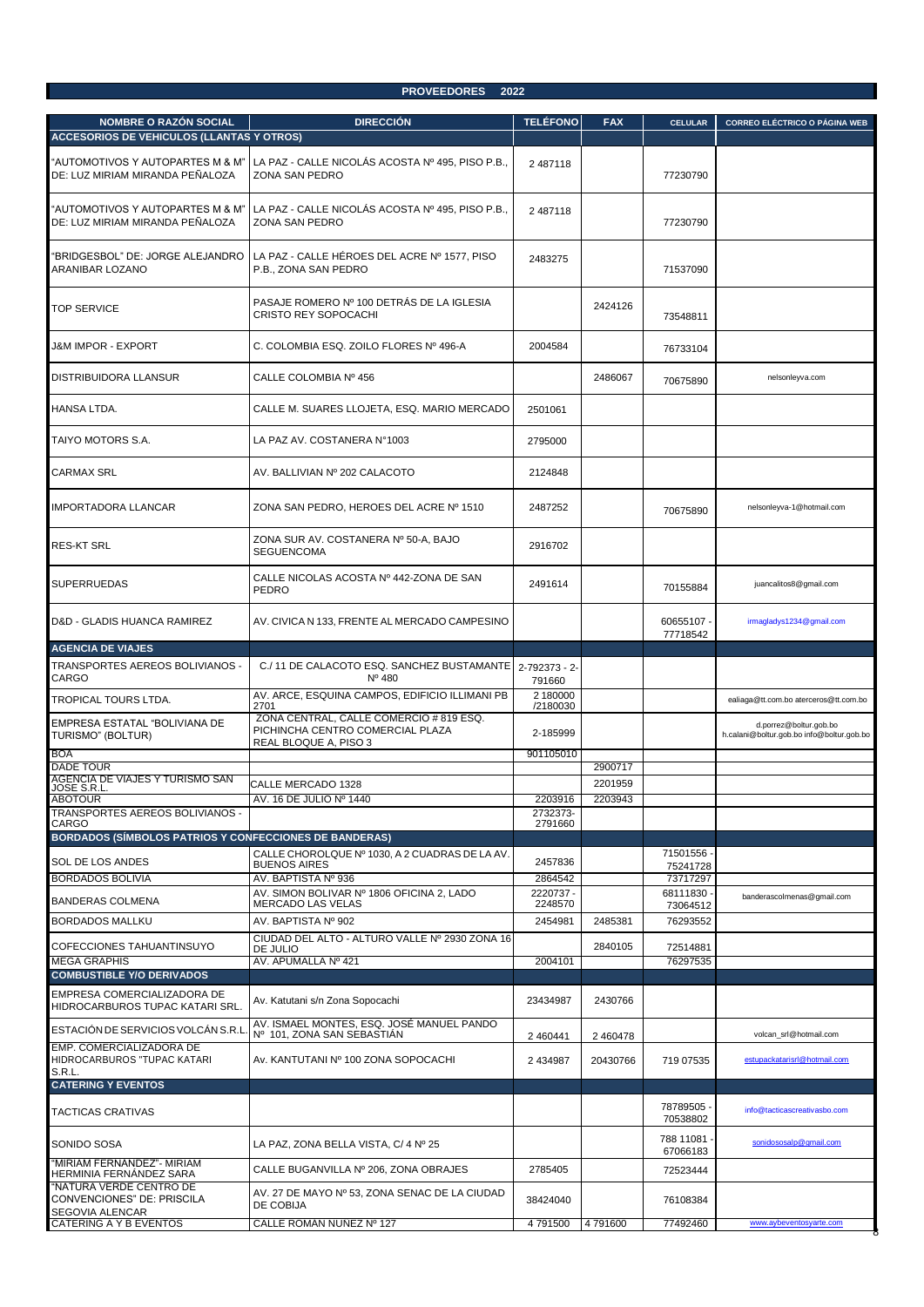| AKROPOLY - EMPRESA DE SERVICIOS<br>SOCIALES E INTEGRALES                          |                                                                                                    |                      |                      | 77575767 -<br>71218286             | akropoly@gmail.com                                                                |
|-----------------------------------------------------------------------------------|----------------------------------------------------------------------------------------------------|----------------------|----------------------|------------------------------------|-----------------------------------------------------------------------------------|
| MSE EN PLACE SRL                                                                  | AV. FUERZA NAVAL Nº 100 ZONA CALACOTO                                                              |                      |                      | 78701952<br>78946035<br>77578100   | miseenplacesrl@gmail.com                                                          |
| <b>SEGAPAZ EVENTOS</b>                                                            | CALLE 15 DE CALACOTO Nº 909 ESQ. BALLIVIAN EDF.<br><b>OASIS DEL SUR</b>                            | 2774342 -<br>2774772 |                      | 70524777<br>70523777               | contacto@segapaz.com                                                              |
| CASA DE CAMPO FLOR DE LIZ                                                         | CARRETERA LA PAZ - RIO ABAJO KM 12" HUAJCHILLA                                                     | 2748003-<br>2748004  | 2748102              |                                    | casadecampo.flordelis@gmail.com                                                   |
| CASONA DE LA PASCUALITA                                                           | CALLE ANICETO PADILLA ZONA QUERU QUERU Nº<br>237 - COCHABAMBA                                      | 4485999 -<br>4486681 |                      | 72290999                           |                                                                                   |
| CAPPELLETI Y SEGALINE SRL                                                         | CALLE LOAYZA Nº 349 EDF. LOAYZA PISO 4, OF. 404                                                    | 2000000              |                      | 77738133                           | caysesrl@gmail.com                                                                |
| SERGIO ANTONIO LOPEZ SUAREZ<br>(KATERING SUCRE)                                   | SUCRE-CALLE COLON Nº 381-ZONA CENTRAL                                                              | (4) 6429566          | $(4)$ 6429567        | 77111904                           | sergioalopezsuarez@hotmail.com                                                    |
| <b>TERRUNO EVENTOS</b>                                                            | AV. ARCE Nª 2652 EDIF. MILA - LOCAL 9                                                              |                      |                      | 18866866-<br>68167076-<br>77578408 | terrunoEventoslpb@mail.com                                                        |
| <b>BI-CATERING</b>                                                                |                                                                                                    |                      |                      | 78853302<br>69805801               |                                                                                   |
| CHIC EVENTOS                                                                      |                                                                                                    |                      |                      | 77730434                           |                                                                                   |
| <b>COMUNICACIONES (INTERNET – TV CABLE - TELEFONIA FIJA Y CELULAR)</b>            |                                                                                                    |                      |                      |                                    |                                                                                   |
| <b>STS BOLIVIA LTDA.</b>                                                          | AV. MARISCAL SANTA CRUZ S/N ESQ. YANOCOCHA<br>EDIF. HANSA PISO Nº 4                                | 2406667              | 2406707              |                                    |                                                                                   |
| <b>EMPRESA NACIONAL DE</b><br>TELECOMUNICACIONES SOCIEDAD<br>ANÓNIMA (ENTEL S.A.) | <b>FEDERICO ZUAZO</b>                                                                              |                      |                      | 72550440                           | mprada@entel.bo                                                                   |
| <b>COOPERATIVA DE TELÉFONOS COTEL</b><br>LA PAZ LTDA.                             | AV. MARISCAL SANTA CRUZ Nº 980 PLANTA BAJA -<br>CASILLA 633                                        | 2372323              | 2372323              |                                    | informes@cotel.bo                                                                 |
| AGENCIA BOLIVIANA ESPACIAL                                                        | CALLE 14 Nº 8164 CALACOTO                                                                          | 2141110              | 2145004              |                                    | www.abe.bo                                                                        |
| EQUIPOS DE COMPUTACIÓN, COMUNICACIÓN Y ACCESORIOS                                 |                                                                                                    |                      |                      |                                    |                                                                                   |
| FIL'S COMPANY S.R.L.                                                              | AV. BUSCH Nº 1196. PISO: 1. OFICINA: 1. ZONA<br><b>MIRAFLORES</b>                                  | 2126395              |                      | 70294313                           | juan.cadima@fils.bo                                                               |
| RESAT SRL. RED DE SERVICIOS DE<br>ALTA TECNOLOGIA                                 | AV. 16 DE JULIO Nº1655 EDIF. ALAMEDA                                                               | 2-2310094            |                      | 60576037                           | ventas@resatbolivia.com                                                           |
| EH TECNOLOGÍA S.R.L.                                                              | AVENIDA SANCHEZ LIMA Nº 2647                                                                       | 2119359 int.<br>315  | 2119359              | 76710387                           | jbarrios@ehtecnologia.com                                                         |
| ULTRASISCOM-BOL ULTIMATE TRADING<br>SYSTEM COMPUTER BOLIVIA                       | CALLE PIO XII NO 35, ZONA BELLA VISTA                                                              |                      |                      | 71950277                           | ultrasiscombol@hotmail.com                                                        |
| EMPRESA TEMERILEY S.R.L.                                                          | BARRIO LUIS PIZARRO NO 2209, ZONA CAMPESINO<br>DE LA CIUDAD DE TARIJA                              | 6661555              |                      |                                    | temeriley@gmail.com                                                               |
| MICROBOL NETWORK S.R.L.                                                           | AV.16 DE JULIO EL PARAO EDIF SAN PABLO                                                             | 2152320              |                      |                                    | microbolnetwork@outlook.com                                                       |
| CREATIVO COMPUTACION & SISTEMAS                                                   | CALLE MÉXICO Nº 1411 EDIF. MÉXICO PB. OFICINAS 4-                                                  | 2311277 - int<br>112 |                      | 71525251                           | ventas@creativo.com.bo                                                            |
| TENDENCIAS TECNOLOGICAS S.R.L.                                                    | CALLE MERCADO S/N, ZONA CENTRAL<br>AV. 16 DE JULIO (EL PRADO) Nº 1642 PISO: 2.                     | 2 205019             |                      | 70698038                           | tendencias_tec@hotmail.com                                                        |
| EMPRESA ENTERNEXT LTDA.                                                           | OFICINA: 203, ZONA CENTRAL<br>CALLE MUNOZ CORNEJO Nº 2956 ENTRE RICARDO                            | 2317978<br>2147927 - | 2311918              |                                    | ventas@enternextltda.com                                                          |
| <b>INFOTECNIA BOLIVIA</b><br><b>DPI MILENIUM EQUIPOS ELECTRÓNICOS</b>             | MUJICA Y JAIME FREYRE (ZONA SOPOCACHI)<br>CALLE MERCADO Nº 1362 ESQ. POAYZA GALERÍA                | 2120721              |                      |                                    | tecnica_bolivia@hotmail.com                                                       |
| <b>DE OFICINA</b>                                                                 | PALADIUM OF.<br>AV. SANCHEZ LIMA Nº 2557 EDIF TORRES "CODES" 6º                                    |                      | 2204330<br>2426424 - | 79518534                           | dpisiglo21@hotmail.com                                                            |
| COACOM SRL                                                                        | PISO OF, 6B<br>AV. MARISCAL SANTA CRUZ Nº 2150 EDIF                                                |                      | 2426423              | 60662427 -                         | coacomlp@coacom.net.bo                                                            |
| MAKI L&S DSTRIBUIDORA                                                             | ESPERANZA PISO PB OF. 6 ZONA CENTRAL<br>CALLE CAPITAN RAVELO Nº 267, EDIF. MARIA                   | 2900040              |                      | 70597069                           | distribuidoramaki@gmail.com                                                       |
| <b>COMPUMEDIC SRL</b>                                                             | CRISTINA, PISO 1B                                                                                  | 2148916              |                      |                                    | gerencia@compumedicbolivia.com                                                    |
| <b>SET STORE</b>                                                                  | CALLE 21 ESQ COSTANERA SAN MIGUEL EDIF. AMY &<br><b>ABRIL PRIMER PISO</b>                          |                      | 2776242              |                                    |                                                                                   |
| DISTRIBUIDORA - JUKAR                                                             | AV. BUSCH Nº 1929 EDIF. ARKANSAS PB. OF. 5 ZONA<br><b>MIRAFLORES</b>                               | 2229625              | 73732129<br>72554840 |                                    | jukarmater@hotmail.com                                                            |
| <b>ECOVIRTUAL S.R.L</b>                                                           | AV. 16 DE JULIO (EL PRADO) Nº 1479 EDF. SAN<br>PABLO PISO 1 OF. 101                                | 2310663              | 2310663              | 69706002                           | info@ecovirtual.com.bo; facebook:<br>ecovirtual.com.bo; skype: ecovirtual.bolivia |
| SERCOMBOL TECNOLOGÍA<br><b>INFORMATICA</b>                                        | AV. MARISCAL CANTA CRUZ Nº 1285, EDIF. BOLÍVAR<br>PISO 8 OF. 801                                   | 2315124              | 2315124              |                                    |                                                                                   |
| APSTREF.COM                                                                       | CALLE LUIS CRESPO Nº 2215 ZONA SOPOCACHI<br>ENTRE ROSENDO GUTIÉRREZ Y FERNANDO<br><b>GUACHALLA</b> | 2425119              | 2425119              |                                    | ventas02@apstrerf.com;<br>sportelpz@apstref.com                                   |
| <b>OFISOFT</b>                                                                    | AV. 16 DE JULIO, EDIF. "COSMOS" MEZZANINE OFI. 4                                                   | 2314936              | 2314936              |                                    | ofibol14@hotmail.com                                                              |
| EMPRESA CORPORATIVA - POWER<br>POINT SRL                                          | CALLE CAPITAN RAVELO Nº 267 CASI CALLE ZAPATA,<br>EDIF. MARIA CRISTINA PISO 1 "A"                  | 2911653 -<br>2911654 |                      |                                    |                                                                                   |
| <b>UNOFFICE</b>                                                                   | CALLE FEDERICO SUAZO EDIF. ALCAZAR PLANTA<br>BAJA LOCAL 1-C                                        | 2311299              | 2311299              | 76299925                           | unoffice.bolivia@gmail.com                                                        |
| 'TECHNET" COMPUTACIÓN Y<br><b>NETWORKING</b>                                      | AVENIDA 20 DE OCTUBRE Nº 1826 EDIF. SAMA PISO 4<br>TEL/FAX 2486820                                 | 2486820              |                      |                                    | avillarroel@technetbolivia.com;<br>servicios@technetbolivia.com                   |
| <b>DATEC</b>                                                                      |                                                                                                    |                      |                      | 70666630                           | birusta@datec.com.bo                                                              |
| XEROBOL S.A. DISTRIBUIDOR<br>AUTORIZADO EXCLUSIVO<br><b>EBRA</b>                  | PASAJE VILLEGAS Nº 1167<br>CALLE NORAH BEDREGAL Nº 393 OBRAJES                                     | 2431212<br>2732577   | 2431238              | 76733319<br>70674354               | agustin.boccardo@xerobol.com<br>franklinross723@hotmail.com                       |
| <b>BY P COMPUTACION</b>                                                           |                                                                                                    | 2282328              |                      | 76253626                           |                                                                                   |
| <b>HP ERGUINACH</b>                                                               | CALLE ASCENCIO PADILLA Nº 1590 ZONA ALTO SAN<br><b>PEDRO</b>                                       | 2483385              |                      | 67083483-<br>68084133              |                                                                                   |
| <b>CENTAURO</b><br><b>CASATEC</b>                                                 | SAN MIGUEL, CALLE Nº 2150<br>CALLE MEXICO EDIF MEXICO Nº 1411                                      | 2721024<br>2311167   |                      | 70673997<br>75217925               | casatecsol@gmail.com                                                              |
| <b>NGL</b>                                                                        | CALLE MEXICO Nº 1472                                                                               | 2310412              | 2310412              | 72525413                           | wsalgado_ngl@hotmail.com                                                          |
| FULL OFFICE SRL<br>TECNOLOGIA EN TUS MANOS                                        | AV. CAMACHO EDIF. LA URBANA Nº 1481<br>AV. SANCHEZ LIMA Nº 1106                                    | 2902613<br>2411569   | 2117527              | 76515891                           |                                                                                   |
| AUVA - CECILIO APAZA                                                              | C/ALMIRANTE GRAU Nº 230                                                                            | 2900194-<br>2487104  |                      | 77215941                           |                                                                                   |
| I.E.E. LTDA<br><b>MICRONET</b>                                                    | JUAN DE LA RIVA 1479                                                                               | 2114836<br>2391107   | 2203594<br>2906423   |                                    | porfiz@hotmail.com                                                                |
|                                                                                   |                                                                                                    |                      |                      |                                    |                                                                                   |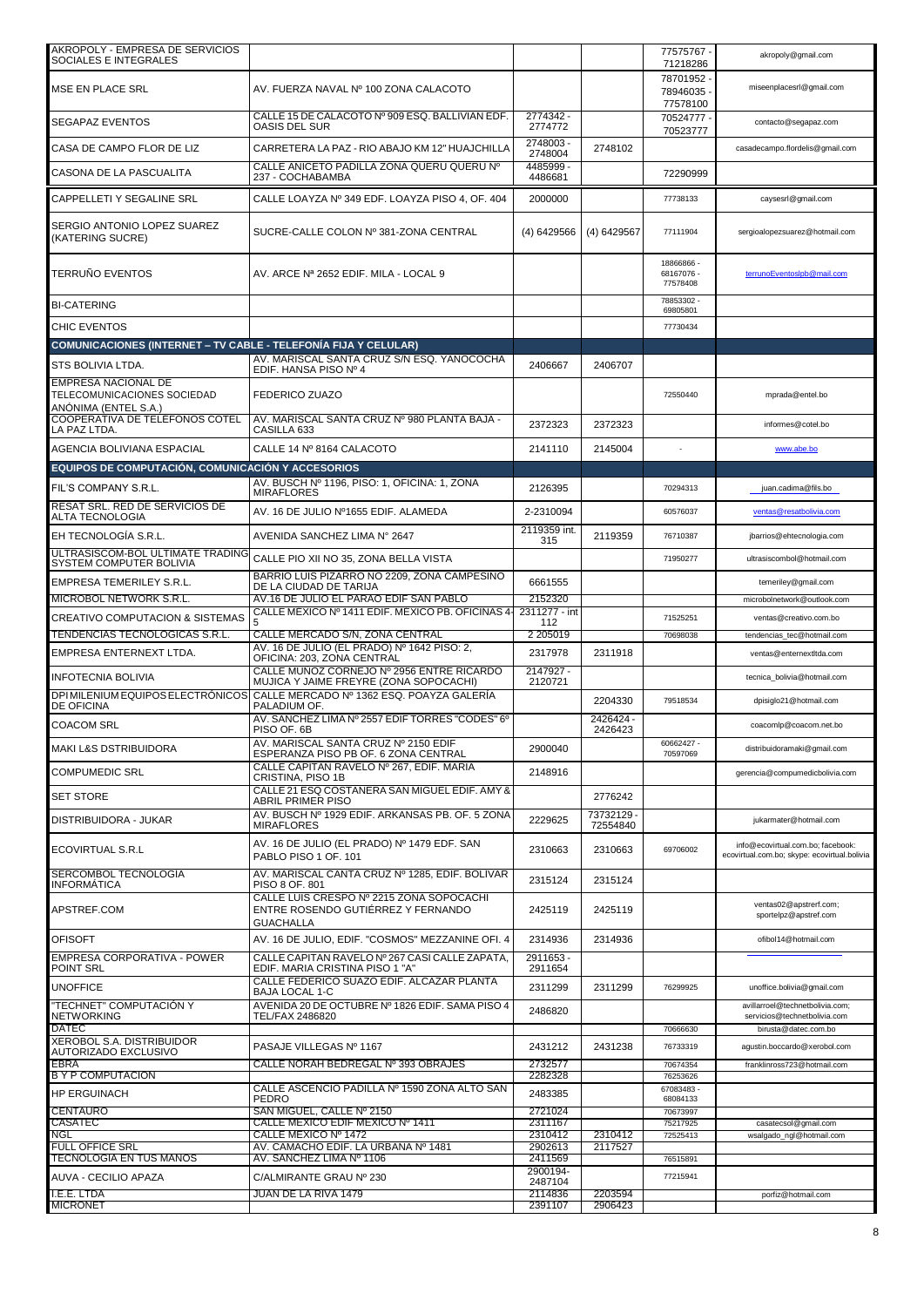| <b>GRAFICA</b>                                                  | IMPRESIONES ICG - IMAGEN CREACION   AV BOLIVA ESQ. AV. 20 DE AGOSTO № 346, NUEVOS<br>HORIZONTE I,                                    | 2486101                  |                      | 78771487 -<br>70690927 -<br>77553028       | icg.impresores@gmail.com -<br>icg.impresores@hotmail.com                               |
|-----------------------------------------------------------------|--------------------------------------------------------------------------------------------------------------------------------------|--------------------------|----------------------|--------------------------------------------|----------------------------------------------------------------------------------------|
| SUPER PWER COMPUTADORAS                                         | CALLE MEXICO 1457                                                                                                                    |                          | 2311010              | 70143023 -                                 | superpower.vak@hotmail.com                                                             |
| LOVELY IMAGE SRL                                                | AV MARISCAL SANTA CRUZ № 2150                                                                                                        | 2311184                  | 2454120              | 71997471<br>73094950                       | lovely.imagesrl@gmail.com                                                              |
| <b>IMAGENBOL</b>                                                |                                                                                                                                      | 2445005                  | 2445006              | 78788989                                   | Rosa Maldonado Viscarra<br><rosa_maldonadov@hotmail.com></rosa_maldonadov@hotmail.com> |
| <b>HP STORE</b>                                                 | CALLE MERCADO Nº 1366 ESQ. LOYZA EDF. VIRGEN<br>DE COPACABANA                                                                        | 2337265                  | 2204081              |                                            | mbarrero45@hotmail.com                                                                 |
| COPISMAR (TONER)                                                |                                                                                                                                      | 2201347                  |                      | 70629604                                   |                                                                                        |
| PRODETEL SYS<br>DISMATEL                                        | <b>CALLE MURILLO</b>                                                                                                                 | 2315208<br>2311480       | 2310329              | 77743566                                   |                                                                                        |
| <b>REAL COMPUTER</b>                                            | 23330919                                                                                                                             | 2128240                  | 2152000              |                                            |                                                                                        |
| <b>COMGER SRL</b>                                               | 2224541                                                                                                                              | 2152045                  | 2223513-<br>2722971  |                                            |                                                                                        |
| <b>ALVEREL BONOLY</b>                                           | 2312933 - 2312907                                                                                                                    |                          |                      |                                            |                                                                                        |
| <b>SKALE MODELS</b>                                             | 2315148                                                                                                                              | 60551459                 |                      |                                            |                                                                                        |
| SAUTEC<br>DIMA                                                  |                                                                                                                                      | 2434724<br>2434996       | 2433334<br>2435253   |                                            |                                                                                        |
| <b>SOFYTEL</b>                                                  | CALLE MURILLO Nº 980 PISO 3 OF. 3-A.                                                                                                 | 2588912-                 | 2310737              | 72512327                                   |                                                                                        |
| NAGOSH PAPER IMPORTACIONES<br>SGC                               |                                                                                                                                      | 2311120                  |                      | 69705105                                   | jjvo@hotmail.com                                                                       |
| DISTRIBUIDOR OFICIAL HP - LA PAZ<br><b>BOLIVIA</b>              |                                                                                                                                      |                          |                      | 72517401                                   |                                                                                        |
| <b>G &amp; T SUMINISTROS</b>                                    | C/ MERCADO Nº 1328 EDIFICIO BALLIVIAN, PLANTA                                                                                        | 2902205                  |                      | 7966623 -                                  |                                                                                        |
| <b>MAC VISUAL</b>                                               | BAJA OF, 11<br>JJ PEREZ Nº 282                                                                                                       | 444160                   | 2444375              | 67120084                                   | macvisual@entelnet.bo                                                                  |
| TECHNOLOGY AND INFORMATION<br>COMPANY S.R.L. "CTI S.R.L."       | CALLE JUAN DE VARGAS Nº 2251-ZONA MIRAFLORES                                                                                         | 2244744                  | 2244744              |                                            | cti.lapaz@gmail.com                                                                    |
| DISTRIBUIDORA FERNANDEZ MUÑOZ -<br><b>FERMU</b>                 | LA PAZ-CALLE POTOSI Nº 1376, EDIFICIO NAIRA, PISO<br>P.B., OFICINA 15-ZONA CENTRAL.                                                  | 2201668                  | 2201668              | 72071924                                   | distribuidora.fermu@gmail.com                                                          |
| <b>EQUIPO BIOMÉTRICOS</b>                                       |                                                                                                                                      |                          |                      |                                            |                                                                                        |
| ETZEL<br><b>CORENOS COMUNICACIONES</b>                          | CALLE MEXICO 1481<br>PANAMA Nº 1377 AV. BUSCH - MIRAFLORES                                                                           | 2311290<br>2220663       |                      |                                            |                                                                                        |
| CONECTADOS                                                      |                                                                                                                                      | 2483444                  |                      |                                            | morenoco@entelnet.bo                                                                   |
| <b>ELECTRODOMÉSTICOS</b>                                        |                                                                                                                                      |                          |                      |                                            |                                                                                        |
| ROSVANIA S.R.L. IMPORTACIONES Y                                 | AV. ISMAEL VÁSQUEZ Nº 869, ZONA PURA PURA                                                                                            | 2 4 5 4 1 5 7            | 2453661              |                                            | sucursal7@rosvania.com                                                                 |
| <b>REPRESENTACIONES</b><br>RESATSRL. RED DE SERVICIOS DE ALTA   |                                                                                                                                      |                          |                      |                                            |                                                                                        |
| TECNOLOGIA                                                      | AV. 16 DE JULIO Nº1655 EDIF. ALAMEDA                                                                                                 | 2-2310094                |                      | 60576037                                   | ventas@resatbolivia.com                                                                |
| ELECTRO HOGAR SRL                                               | C/21 DE MAYO Nº 666 ZONA CASCO VIEJO (SANTA<br>CRUZ)                                                                                 | 2119359 -<br>INT 315-313 | 3365500 -<br>3378641 | 75810203                                   | racha@ehtecnologia.com                                                                 |
|                                                                 |                                                                                                                                      |                          |                      |                                            |                                                                                        |
| JUAN CARLOS GUZMAN CHACON (DJ<br>TECHNOLOGY)                    | LA PAZ, CALLE ELOY SALMON Nº 859, GALERIA SAN<br>SILVESTRE, PISO 1, LOCAL 12 - ZONA GRAN PODER                                       |                          | 2451200              | 73095555                                   |                                                                                        |
|                                                                 | EQUIPOS TELECOMUNICACIONES (TELÉFONOS Y OTROS SIMILARES, CENTRAL TELÉFONO, IP, DRONES, SISTEMA DE SEGURIDAD CIBERNÉTICA; DATA CENTER |                          |                      |                                            |                                                                                        |
|                                                                 |                                                                                                                                      | 2112861 -                |                      |                                            |                                                                                        |
| <b>SISCOTEC</b><br>YAESU COMUNICACIONES                         | CALLE JORGE SAENZ Nº 1005, MIRAFLORES<br>CALLE MEXICO Nº 1457 ENTRE COLOMBIA Y NICOLAS                                               | 2141490<br>2354459       | 2419706              | 78453019<br>72078812                       | david.blacutt@siscotec.com<br>yaesu_comunicaciones@hotmail.com;mabe                    |
|                                                                 | ACOSTA                                                                                                                               |                          |                      |                                            | Iballadares7@gmail.com                                                                 |
| CERTIKA S.R.L.                                                  | CALLE CUBA Nº 1406, MIRAFLORES                                                                                                       | 2913970                  |                      |                                            | www.certika-bolivia.com<br>antonio.riveros@drontecbolivia.com;                         |
| <b>DRONES &amp; TECNOLIGIA SRL</b>                              | AV. RENE MORENO BLOQUE G-9 Nº 1368<br>CALLE MÉXICO CASI ESQ. COLOMBIA Nº 1418.                                                       | 2773610                  |                      | 69834002                                   | info@drontecbolivia.com                                                                |
| EXPERT INOVA NETWORKS S.R.L.                                    | EDIFICIO: GALERÍA CRISTINA, PISO: PB, OFICINA:<br>1418 A, ZONA SAN PEDRO                                                             | 2906508                  |                      | 72090630                                   |                                                                                        |
| SATCOM SRL<br>TELCOPR                                           | CALLE AYACUCHO NRO 214 EDIF FLORES<br>CALLE LIBRA Nº 5 URB DORADO BAJO LLOJETA                                                       | 2202183<br>2434321       | 2202215              | 76290777                                   |                                                                                        |
| <u>TERRATEC S.R.L.</u>                                          | CALLE MONTEVIDEO Nº 130, PISO 2 (LA PAZ)                                                                                             | 2911772                  |                      |                                            | info@terratec.com.bo                                                                   |
| <b>AUTORED</b>                                                  | ZONA CALACOTO, CALLE13 Nº 8395                                                                                                       | 2737151-<br>2971889      |                      |                                            | ventas@autored.com.bo                                                                  |
| PROTEL                                                          | OBRAJES CALLE 6 EDIF. ROSA ESTEFANIA N 5195 PB-<br>С                                                                                 | 2783917                  |                      | 77707796 -<br>69999222                     | gerencuadeventas@protel.com.bo                                                         |
| <b>HEXPRESS SRL</b>                                             | Av. Ballivian 212 Edf. Tamesis P-10 zona sur                                                                                         | 2770406                  |                      | 75614146<br>69948689                       |                                                                                        |
| <b>EMPASTADOS Y/O ENCUADERNACIONES</b>                          |                                                                                                                                      |                          |                      |                                            |                                                                                        |
|                                                                 | AV. BS. AIRES/ CALLE VILLAMIL DE RADA Y GUAMAN D                                                                                     | 2495117                  |                      | 73085454                                   | graficapuntal@hotmail.com                                                              |
| GRAFICA PUNTUAL EMPSATADOS -<br>EDGAR ROLY CTACORA RODRIGUEZ    |                                                                                                                                      |                          |                      |                                            |                                                                                        |
| MARYOLI D & M DE PROPIEDAD DE<br>CARLOS OLIVER PINAYA RODRÍGUEZ | CALLE JIMÉNEZ, NO 743, PISO SUBSUELO, ZONA EL<br><b>ROSARIO</b>                                                                      |                          |                      | 76701125 -<br>72342292                     |                                                                                        |
| EMPASTADORA LEO                                                 | CALLE OBISPO CARDENAS ESQ. LOAYZA EDIFICIO<br>MARIA DEL ROSARIO Nº 406 PLANTA BAJ OF 1                                               | 79117485                 |                      | 71905803                                   |                                                                                        |
| JOS-MAR (JOSÉ PEPE MARIACA)                                     | CALLE ENRIQUE CALVO Nº 974 ZONA VILLA                                                                                                | 2 270174                 |                      | 76532999                                   |                                                                                        |
| <b>EDITORIALES</b>                                              | COPACABANA                                                                                                                           |                          |                      |                                            |                                                                                        |
| EDITORIAL DEL ESTADO<br>PLURINACIONAL DE BOLIVIA                | CALLE 3 N° 22, ENTRE AV. PANIORAMICA Y CALLE M.<br>SEMPERTEGUI - ZONA VILLA DOLORES                                                  | 2184018                  |                      |                                            | www.editorialestado.com                                                                |
| <b>IMPRENTAS</b>                                                |                                                                                                                                      |                          |                      |                                            |                                                                                        |
| ALHA GRAPHICS<br><b>REVOLUTIONS PRINT</b>                       | AV. 16 DE JULIO 1479 EDF. SAN PABLO P-018 OF-1801<br>CALLE JUAN DE LA RIVA NRO. 1588, Z. SANTA                                       | 2113378<br>2-113787      |                      | 78960994<br>77780553 - 762-                | alphacotizacion@gmail.com<br>revolutionprint@gmail.com                                 |
| <b>INOVACIONES CAVA</b>                                         | <b>BARBARA</b>                                                                                                                       |                          |                      | 04688 - 60126065<br>77252470 -<br>76254536 |                                                                                        |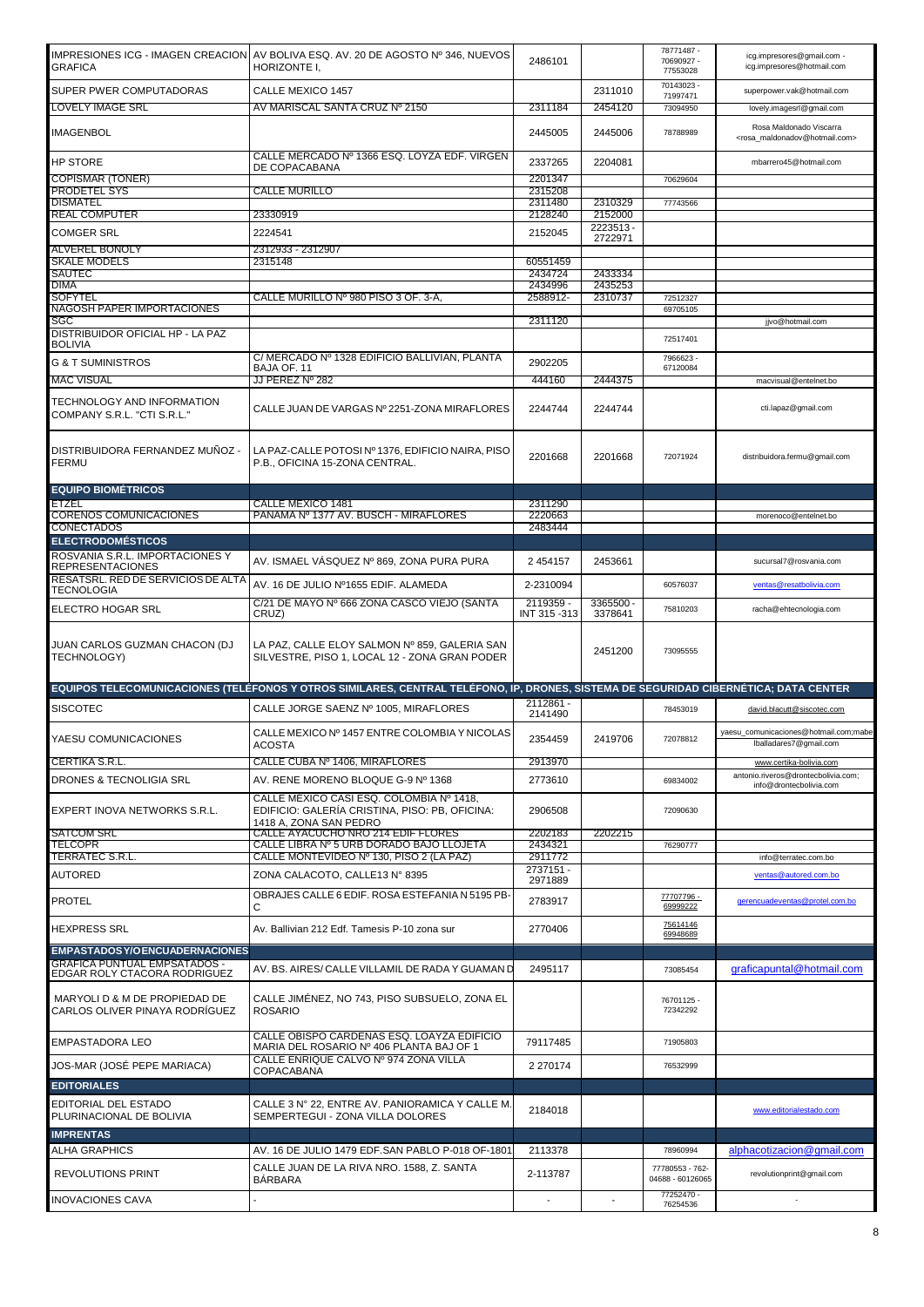|                                                                             |                                                                                                                                             | 27994407 -                      |                           |                        |                                                        |
|-----------------------------------------------------------------------------|---------------------------------------------------------------------------------------------------------------------------------------------|---------------------------------|---------------------------|------------------------|--------------------------------------------------------|
| IMPRESIÓN DIGITAL                                                           | EDIF. VITRUVIO II PISO 3 C./ 9 DE CALACOTO (ESQ.<br>SANCHEZBUSTAMANTE)                                                                      | 2794788 -                       |                           | 71527663               | contacto@impresiondigitalsrl.com                       |
| MIRA IMPACTO GRAFICO                                                        | AV. LA PAZ N° 200                                                                                                                           | 2792895                         |                           | 76740140               | mira.impacto@gmail.com                                 |
|                                                                             | C./ JOSE MARIA ACHA N°840, ZONA 14 DE                                                                                                       |                                 |                           | 76748773               |                                                        |
| PRODUCCIONES NOR CHICHAS S.R.L                                              | <b>SEPTIEMBRE</b>                                                                                                                           | 2-2455568                       |                           | 78762401               | norchichas@gmail.com                                   |
| <b>EDITORIAL ABBASE</b>                                                     | C. LANDAETA NRO. 517                                                                                                                        | 2487800                         |                           | 67099651               | editorialabbase@gmail.com                              |
| "ÁREA DE IMPRESIÓN" DE MARTÍN<br>VICTOR ALIAGA                              | CALLE OBISPO CARDENAS PROLONGACIÓN NRO.<br>1753, ZONA MIRAFLORES                                                                            | 2<br>234957                     | 2 902515                  |                        |                                                        |
| PUBLICIDAD SANJINES                                                         | FINAL CALLE BUENO Nº 537                                                                                                                    | 2201483 -<br>2232073            |                           |                        | publicidadsanjines@gmail.com                           |
| "ARTES GRÁFICAS SALAS" DE: ALCIRA<br>FELICIDAD BORDA DE SALAS               | CALLE NUNEZ DEL PRADO Nº 912, ZONA VILLA<br>COPACABANA                                                                                      |                                 |                           | 72072722-<br>77507252  |                                                        |
| "KAVANA PRINTING" DE: VÍCTOR<br>EDUARDO ROMERO CASTRO                       | EL ALTO - C.2 Nº 294, PLAN 328, ZONA CIUDAD<br><b>SATELITE</b>                                                                              |                                 |                           | 78771487               | kavana8000@gmail.com                                   |
| <b>INDUSTRIA PUBLICITARIA AIR GIANTS</b><br>BOLIVIA S.R.L.<br>(AGB BOLIVIA) | AV. HUGO ERNEST Nº 6464, PISO 2, ZONA BAJO<br><b>SEGUENCOMA</b>                                                                             | 2788921                         |                           | 73084642               | ipagbemails@gmail.com,<br>pamela.rojas@agb.bo          |
| "GRÁFICA SINGULAR SRL.                                                      | CALLE JUAN DE LA RIVA Nº 1406, EDIFICIO<br>ALBORADA, PISO S.S., ZONA CENTRAL                                                                | 2 204783                        |                           | 70652860               | cotiz.singular@gmail.com<br>imp.singular@gmail.com     |
| ORURO ARTES GRÁFICAS S.R.L.                                                 | EL ALTO - CALLE NEMECIO NUÑEZ DEL PRADO Nº<br>957, ZONA CIUDAD SATÉLITE                                                                     | 2816571                         | 2816573-<br>2819445       | 73030182               | graficaoruro@yahoo.com                                 |
| IMPRESIÓN DIGITAL SRL                                                       | EDIFICIO VITRUVIO II. PISO 3. CALLE 9 DE CALACOTO<br>ESQ. SANCHEZ BUSTAMANTE                                                                | 2794407 -<br>2794788<br>2792895 |                           |                        | contacto@impresiondigitalsrl.com                       |
| ARTES GRAFICAS & MULTIMEDIA -<br>ACTIVA                                     | CALLE JOSE MARIA CAMACHO Nº 1616 ESQ. OTERO<br>DELA VEGA, SAN PEDRO                                                                         | 2484216                         |                           | 79366961 -<br>76745600 | activa.agm@gmail.com                                   |
| ARTES GRAFICAS & MULTIMEDIA -<br>ACTIVA                                     | C/JOSE MARIA CAMACHO 1616 ESQ. OTERO DE LA<br>VEGA - SAN PEDRO                                                                              | 2484216                         |                           | 79366961 -<br>76745600 | activa.agm@gmail.com                                   |
| GRAFICA CONCEPTUAL                                                          | AV. COSTANERO № 213 VILLA FATIMA                                                                                                            | 2243336                         | 2816573-                  |                        |                                                        |
| ORURO ARTES GRAFICAS                                                        | CALLE NEMESIO NÚÑEZ DEL PRADRO Nº 957                                                                                                       | 2816571                         | 2819445                   | 73030182               | graficaoruro@yahoo.com                                 |
| SAGITARIO ARTES GRAFICAS                                                    | AV. JAIME ZUDAÑES NRO. 1431                                                                                                                 | 2110077                         | 2110077<br><b>INT 210</b> |                        | info@imprentasagitario.com                             |
| ESPRINT SRL GRAFICA PUBLICITARIA                                            | CALLE SARGENTO TEJERINA Nº 1760 ENTRE<br>CONCHITAS Y CRESPO (SAN PEDRO)                                                                     | 2494584                         |                           | 70188273               | espritsrl@gmail.com;<br>calderones@gmail.com           |
| SUMA AMTAWI                                                                 | CALLE SUCRE Nº 751 SUCURSAL CALLE COLON 550                                                                                                 |                                 |                           | 77541806               | amtawi@yahoo.es                                        |
| K & T PUBLICIDAD                                                            | AV. IDELFONSO DE LAS MUÑECAS Nº 408 ESQ<br>VIACHA                                                                                           | 2451758                         |                           | 76595341               |                                                        |
| <b>GRAFTEC</b><br><b>VISION GRAFICA</b>                                     |                                                                                                                                             | 2787826<br>2463180              | 2450273                   | 76786562               | cotizaciones@graftec.com.bo<br>reunaldotola@yahoo.es - |
| PRINTER ARTES GRAFICAS                                                      | MIRAFLORES                                                                                                                                  | 2228987                         | 2228987                   | 65123157               | vyg_@hotmail.com<br>printartesg@yahoo.es               |
| MARLOP                                                                      | CALLE JOSE PALMA N° 1508                                                                                                                    |                                 |                           | 78768214               |                                                        |
| TECNOPRINT                                                                  | AV. ILLIMANI 1905 LUIS JEMIO Y FINAL POSNASKY                                                                                               |                                 | 2202639                   | 70115870               |                                                        |
| <b>GENESIS GIGANTOGRAFIAS Y</b><br><b>PUBLICIDAD</b>                        | C/ RIVERILLA ESQ. OBISTPO CARDENAS ZONA<br>SANTA BARBARA                                                                                    |                                 |                           | 73039504 -<br>60507332 | gigantografia.genesis@gmail.com                        |
| <b>GIRCANDEBOL</b>                                                          | C. NICOLAS ACOSTA 260, ZONA SAN PEDRO                                                                                                       |                                 |                           | 73015851 -<br>73015484 | gircandeboli@hotmail.com                               |
| ANTONELLA IMPRESIONES                                                       | ZONA VILLA ADELA ENTRE C.ROBORE Y OSCAR<br>ALFARO N 20                                                                                      |                                 |                           | 69713449<br>75859934   |                                                        |
| <b>MATERIAL DE OFICINA (ESCRITORIO, TONNERS Y CARTRIDGES)</b>               |                                                                                                                                             |                                 |                           |                        |                                                        |
| OFICINA "E & G" DE: YOVANA MEDINA<br><b>ENCINAS</b>                         | ILIBRERIA PAPELERIA Y ARTICULOS DE<br>LIBRERIA PAPELERIA Y ARTICULOS DE AV. TUMUSLA Nº 592, GALERIA HABANA, ZONA 14 DE<br><b>SEPTIEMBRE</b> | 2 452822                        |                           |                        | libreria_e_y_g@hotmail.com                             |
| DISTRIBUIDORA "ECOMAX"<br>SUMINISTROS E INSUMOS                             | C./ CUBA Nº 1617, ZONA MIRAFLORES                                                                                                           | 2473246                         |                           | 70180614               | ecomaxbolivia@gmail.com                                |
| OFI COMPRAS                                                                 | C./ 18 DE MAYO N° 100 ZONA V. TINTO                                                                                                         | 2-2472159                       |                           | 71964204               | oficomprasbolivia@gmail.com                            |
| COMPUOFFCE SRL.                                                             | AV. 20 DE OCTUBRE, ENTRE CONCHITAS Y<br>LANDAETA, EDIF. LARA Nº 1821 PISO 3                                                                 | 2-495145                        |                           | 78947297               | compuoffice.srl@gmail.com                              |
| "OFFICE CENTER IMPORT - EXPORT."<br>DE: MIRIAM CARBALLO HINOJOZA            | CALLE PERIMETRAL Nº 50, UV: S/N MZNO: S/N, ZONA<br><b>IRPAVI II</b>                                                                         |                                 |                           | 75852875 -<br>70186624 |                                                        |
| "VAMARCEL IMPORTACIONES" DE:<br>FRIDA PATRICIA QUISBERTH BOTELLO            | CALLE COLON Nº 330, EDIF. COLON, PISO: PB,<br>OFICINA: 2C, ZONA CENTRAL                                                                     |                                 |                           | 72584401 -<br>60147000 | vamarcel.importaciones@gmail.com                       |
| "QUICK OFFICE" DE: JOSELYNE JUANA                                           | CALLE MERCADO Y SOCABAYA EDIF TORRE CENTRO                                                                                                  | 2409839                         |                           | 71925411               | quickoffice2017@gmail.com                              |
| ARGANDOÑA MENDOZA<br>LIBRERIA, PAPELERIA Y EDITORIAL                        | LOCAL Nº 9<br>LA PAZ - CALLE COMERCIO Nº 1270, EDIFICIO                                                                                     |                                 |                           |                        |                                                        |
| GISBERT Y CIA, S.A.<br><b>MARTIN NELSON MORALES RIVERA</b>                  | GISBERT Y CIA, PISO P.B., ZONA CENTRAL<br>LA PAZ - CALLE PALOS BLANCOS Nº 1320. ZONA                                                        | 2 202626<br>2216022             | 2 202626                  |                        |                                                        |
| (MARXIM)<br>LIBRERÍA Y PAPELERÍA "OLIMPIA" S.R.L.                           | VILLA FÁTIMA<br>LA PAZ - CALLE BALLIVIAN Nº 1232, ZONA CENTRAL /                                                                            | 2204106                         | 2204091                   | 73565254               | lib_olimpia@acelerate.com                              |
| COMERCIALIZADORA ARCE "COMARCE"<br>DE: VICENTA ISABEL ARCE CRUZ             | LA PAZ - CALLE URCULLO Nº 1091, ZONA ALTO SAN<br>PEDRO                                                                                      |                                 |                           | 60163748-<br>75413691  | comarce@hotmail.es                                     |
| K&V LIBRERÍA                                                                | AV. IDELFONSO DE LAS MUÑECAS Nº 550 EDIF.<br>NEPTUNO PB LOCAL 6                                                                             | 2456529 -<br>2451659            |                           |                        | karinaperales2009@hotmail.com                          |
| FAMMUSA REPRESENTACIONES                                                    | CALLE CHIRVECHES Nº 1987 OF. 2 B ZONA<br>SOPOCACHI                                                                                          | 2421715                         | 70199965                  |                        | ericksalinas_v@outlook.com                             |
| <b>CIENCIA FICCION</b>                                                      | AV. MCAL SANTA CRUZ Nº 1289                                                                                                                 | 2900262                         |                           | 79695552-<br>68216466  | jorgevargasvera@hotmail.com                            |
| PRINT BOLIVIA                                                               | PLAZA EL ESTUDIANTE, 1º PISO OFI º Nº 1915                                                                                                  | 2442020                         |                           |                        | gerencia@iprintbolivia.com                             |
| DISTRIBUIDORA SUPEROFI                                                      | CALLE 1 Nº 40 CIUDADELA FERROVIARIA                                                                                                         | 2301393<br>2459021 -            |                           | 70107507               | distribuidorasuperofi@gmail.com                        |
| NICHOLSON                                                                   |                                                                                                                                             | 2161210                         |                           |                        |                                                        |
| EQSU<br><b>FULL OFFICE</b>                                                  | CALLE ALFA Nº4, ZONA ALTO AUQUISAMANA                                                                                                       | 2774873<br>2902613              | 2912074                   | 71546146               | aiglesias@eqsu.com.bo                                  |
| ANDEAN OFFICE SRL                                                           | AV. VASQUEZ Nº 898 - AV. CAMACHO EDIF. LA<br>URBANA Nº 1451                                                                                 | 2117527                         | 2455076                   |                        |                                                        |
| YOVANA CARMIÑA FERRUFINO TARQUI<br>(REPRESENTACIONES YOVI-MAT)              | LA PAZ-AV. RAMIRO CASTILLO, CALLE 9, Nº 16-ZONA<br>VILLA EL CARMEN                                                                          | 2215901                         |                           | 65540833               | yovi_ft@hotmail.com                                    |
| <b>VHR IMPORTACIONES</b>                                                    | AV MCAL. SANTA CRUZ 1392 PRIMER SUBSUELO OF<br>4 (EDIFICIO CAMARA DE COMERCIO)                                                              |                                 | 2336425                   | 78868844               |                                                        |
|                                                                             |                                                                                                                                             |                                 |                           |                        |                                                        |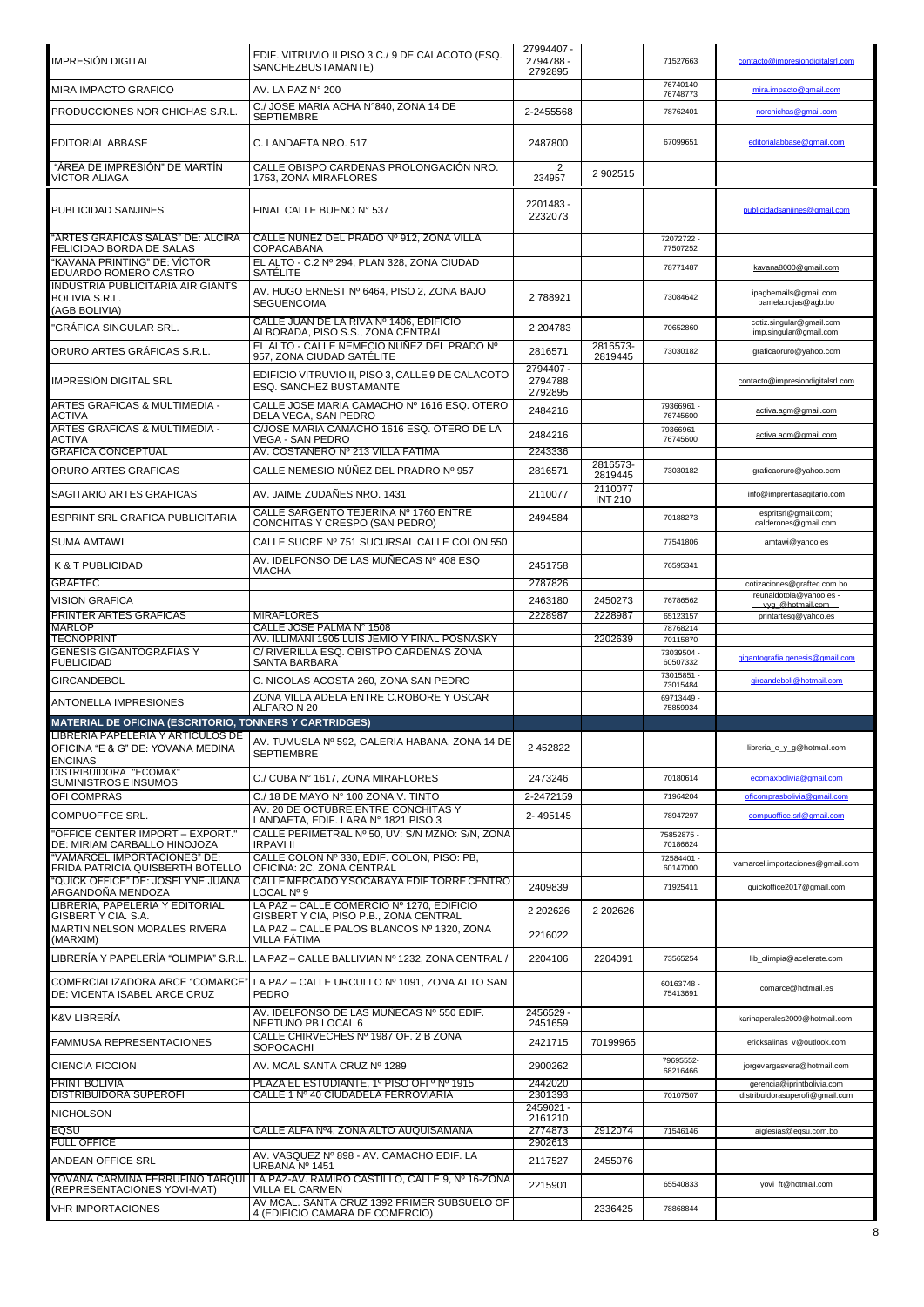| ECOVIRTUAL S.R.L.                                                                                                                                   | AV. 16 DE JULIO Nº 1479. EDIFICIO: SAN PABLO, PISO:<br>1, OFICINA: 101, ZONA CENTRAL                                            | 2310663                           |                      | 69706002               |                                                                   |
|-----------------------------------------------------------------------------------------------------------------------------------------------------|---------------------------------------------------------------------------------------------------------------------------------|-----------------------------------|----------------------|------------------------|-------------------------------------------------------------------|
| "SUMINISTROS G & T" DE: HERNÁN<br>SATURNINO MEDRANO VELÁSQUEZ                                                                                       | CALLE MERCADO Nº 1382, EDIFICIO BALLIVIAN, PISO<br>PB, OFICINA 11, ZONA CENTRAL<br>BARRIO FAREMAFU CALLE 1 ZONA NORTE Nº 179    | 2902205                           |                      | 79666923-<br>67120084  |                                                                   |
| "JIMENEZ ZABALA IMPORT EXPORT<br>TECSUPPLY S.R.L.                                                                                                   | CALLE JUSTO BAZAN S/N, EDIFICIO CENTRO<br>COMERCIAL BARRIO LINDO - CASO VIEJO, PISO: 2,<br>OFICINA: LOCAL-64, ZONA BARRIO LINDO | $(3)$ 3240002                     |                      | 72195110<br>79822255   | tecsupply.380@gmail.com                                           |
| <b>MERA DIGITAL SRL</b><br><b>EQSU</b>                                                                                                              | AV. 15 DE JULIO Nº 1655 EDIF ALAMEDA 1º PISO                                                                                    | 2311493                           | 2912074              | 71546146               | aiglesias@eqsu.com.bo                                             |
| <b>OVERWORK</b>                                                                                                                                     | AV. MARIO MERCADO, CALLE 9 LAS RETAMAS Nº 7                                                                                     | 2416165                           |                      | 77775860               |                                                                   |
| ON THE DOT                                                                                                                                          | <b>BAJO LLOJETA</b>                                                                                                             |                                   |                      | 76247702               |                                                                   |
| <b>INFINIT OFFICE</b>                                                                                                                               | C. FRANCISCO DE MIRANDA EDIF. RIO PIRAI                                                                                         | 2242973                           |                      | 79513350               | infinit-1@hotmail.com                                             |
| VRH POWRE                                                                                                                                           | CALLE MUNOZ CORNEJO N 2956 ENTRE RICARDO<br><b>MUJIA Y JAIMES FREIRE</b>                                                        | 2147927                           |                      |                        | vhrpower_bolivia@hotmail.com                                      |
| <b>MATERIAL OFICINA (PAPEL TÉRMICO)</b>                                                                                                             |                                                                                                                                 |                                   |                      |                        |                                                                   |
| Servicio de Desarrollo de las Empresas<br>Publicas productivas - SEDEM                                                                              | Av. Jaimes Freyre Esq. Calle 1 Nº 2344, Zona<br>Sopocachi, Piso 1                                                               | 2145707                           |                      |                        | sedempapelbol@gmail.com                                           |
| <b>KEY SOLUTIONS SRL</b>                                                                                                                            | SANTA CRUZ - LA PAZ                                                                                                             | 3557278 -<br>2148110              |                      | 78965777 -<br>68151129 | rpestana@keysolutions.com.bo;<br>gpestana@keyrolutions.com.bo     |
| <b>MATERIAL OFICINA (PAPELERIA)</b>                                                                                                                 |                                                                                                                                 |                                   |                      |                        |                                                                   |
| <b>MADEPA SA</b><br>ZABALA SISTEMCOMPUTACION Y                                                                                                      | EL ALTO<br>C./ MURILLO EDIF. CENTRO COMERCIAL PEATONAL                                                                          | 2819482                           |                      | 78850012               | mdp xpdv@hotmail.com                                              |
| <b>TECNOLOGIA</b>                                                                                                                                   | PISO 2 OF. 212,<br>AV. GRAL. CLEMENTE INOFUENTES Nº 836 ZONA                                                                    | 2317918                           |                      | 69988413               | zabalasystem@gmail.com                                            |
| LA PAPELERA S.A.                                                                                                                                    | CALACOTO                                                                                                                        | 2833600 -<br><b>INT 739</b>       | 2794022              | 71539148 -<br>67006714 | ygarcia@papelera.com                                              |
| PAPELBOL                                                                                                                                            | AV CAMACHO Nº 1488                                                                                                              | 2147001                           |                      |                        | alexandro.zaballa@impexpap.com                                    |
| MANUPEL<br><b>ANTALIS BOLIVIA</b>                                                                                                                   | VILLA COPACABANA                                                                                                                | 2232092<br>2791212                | 2797451              | 72090088               | manufacturapapel@hotmail.com<br>marilin.aliaga@antalisbolivia.com |
| <b>MATERIAL ELÉCTRICO</b>                                                                                                                           |                                                                                                                                 |                                   |                      |                        |                                                                   |
| "FERRETERÍA NUEVO MILENIO" DE:<br>WILLIAM AMADEO PERALTA QUIROZ                                                                                     | CALLE SANTA CRUZ Nº 466, EDIFICIO: CENTRO<br>COMERCIAL COPACABANA, PISO: PB, OFICINA: 11,<br>ZONA ROSARIO                       | 2 4 5 4 6 0 3                     |                      | 70549511               |                                                                   |
| A&B SERVICIOS GENERALES (EQUIPOS<br>DE COMPUTACION, CARTUCHO DE<br>TINTA, ACCESORIOS, TONER, MATERIAL<br>DE ESCRITORIO, ARTEFACTOS<br>ELECTRONICOS) | CALLE ALMIRANTE GRAU Nº 269                                                                                                     |                                   |                      | 73062867               | beatrizaliaga25@gmail.com                                         |
| <b>DISTRIBUIDORA MIL COSAS</b>                                                                                                                      | C/ 5 Nº 90 SANTA ROSA GRANDE (ALTO<br><b>MIRAFLORES)</b>                                                                        | 2260970                           |                      | 65141489<br>70510831   | milcosasmau@hotmail.com                                           |
| <b>CIENCIA FICCION</b>                                                                                                                              | AV. MCAL SANTA CRUZ Nº 1289                                                                                                     | 2900262                           |                      | 79695552-<br>68216466  | jorgevargasvera@hotmail.com                                       |
| COVA ILUMINACIONES Y MATERIALES                                                                                                                     | CALLE SAGARNAGA Nº 413                                                                                                          | 2494450                           |                      | 73566153               |                                                                   |
| <b>ELECTRICOS</b><br><b>FERRETERIA SAN JOSE</b>                                                                                                     | AV. MONTENEGRO Nº 1448                                                                                                          | 2791825                           |                      |                        | ferreteriasanjosesur@gmail.com                                    |
|                                                                                                                                                     |                                                                                                                                 |                                   |                      |                        |                                                                   |
| IMPORTADORA SUR                                                                                                                                     | AV. MONTES Nº 665                                                                                                               | 2281620                           |                      | 70141677               |                                                                   |
| <b>MATERIAL DE LIMPIEZA</b><br><b>LIMPITO</b>                                                                                                       |                                                                                                                                 | 2481052                           |                      |                        | limpito@bolivia.com                                               |
| EL QUIJOTE SIN MANCHA<br>AARON ZIAD GROUP - GENIOS EN<br>LIMPIEZA                                                                                   | ZONA SUR. OBRAJES C/ 7 Nº248                                                                                                    | 27858846                          |                      | 65152701<br>65175144   |                                                                   |
| Representaciones C&M Ltda.<br><b>Bioseguridad Textil</b>                                                                                            | Av. Mcal. Sta. Cruz Nº1364 edf.La Primera Torre A p-8 Of-<br>3                                                                  | 2900041<br>2315105                |                      | 77253953               | www.repcym.com                                                    |
| KP-21 NUEVAS TECNOLOGIAS Y<br><b>COMERCIO</b>                                                                                                       | C. Luis Crespo Nº2019 casi esq. Aspiazu - Sopocachi                                                                             | 2971787<br>2972053                |                      |                        | gerencia.kp21@gmail.com                                           |
| <b>GREAT WORK</b>                                                                                                                                   | c. Ignacio Cordero P-3 San Miguel Edf. Torre montenegro                                                                         | 2772663                           |                      | 62425300               | greatwork.bo                                                      |
| MAQUINA IMPRESORA DE ETIQUETAS Y PRODUCTOS DE EMBALAJE                                                                                              |                                                                                                                                 |                                   |                      |                        |                                                                   |
| <b>ANTALIS BOLIVIA SRL</b>                                                                                                                          | KOANI - CALLE "B" Nº 35 (LA PAZ)                                                                                                | 2791212                           | 2797451              |                        |                                                                   |
|                                                                                                                                                     | CARRETERA AL NORTE KM. 6 1/2 Mz. 1. (SANTA<br>CRUZ)                                                                             | 3442112                           | 2443064              |                        | www.antalisbolivia.com                                            |
| <b>MUEBLES</b>                                                                                                                                      |                                                                                                                                 |                                   |                      |                        |                                                                   |
| SINTER IMAGEN Y EQUIPAMIENTO                                                                                                                        | TEJDA ALPACOMA AV. PANORAMICA 415                                                                                               | 2811573                           | 2811573              | 72030236               | wwwsinterbolivia.com/home<br>sinter equio@hotmail.com             |
| MUEBLES Y EQUIPAMIENTO EDPADE                                                                                                                       | C./ LOAYZA N° 669                                                                                                               | 2203560                           |                      | 79615572 -<br>61001660 | julio@mueblesedpade.com<br>micaela@mueblesedpade.com              |
| MUEBLES Y EQUIPAMIENTO EDPADE                                                                                                                       | C./ LOAYZA N° 669                                                                                                               | 2203560                           |                      | 61001660               | micaela@mueblesedpade.com                                         |
| IDEAS - Mobiliario Integral                                                                                                                         | Av. 2do. Anillo Torres Suant Urbari, Local comercial Nº 22<br>Santa cruz - Bolivia                                              | 3-3283954                         |                      | 71668482               | vcabrera@ideasmi.com                                              |
| CAPALY MUEBLES                                                                                                                                      | VILLA COPACABANA                                                                                                                | 2237739                           |                      | 70569121               |                                                                   |
| CIMM S.A.                                                                                                                                           | SUCURSAL 1 LA PAZ, CALLE 22 DE CALACOTO Nº 8232, CENTRO<br>EMPRESARIAL CALACOTO                                                 | 2148431                           |                      |                        |                                                                   |
|                                                                                                                                                     | OF. CENTRA: BAJO ACHUMANI CALLE 5 "FRANSCO OROSCO" Nº 578<br>Q BUSINESS CENTER PISO 4                                           | 2148207                           |                      |                        |                                                                   |
| ATLANTIDA - moviliario integral                                                                                                                     | SUCURSAL 2 SANTA CRUZ: CUARTO ANILLO ENTRE AV. LA SALLE Y<br>AV. SAN MARTIN Nº 23 (LADO BUFFALO PARK)                           | 3413555                           |                      |                        |                                                                   |
|                                                                                                                                                     | AV. SANCHEZ BUSTAMANTE ESQ. C/13 DE CALACOTO EDIF<br>CALACOTO BUSINESS CENTER 7977                                              | 2795454                           |                      | 71560594               | dvillarroel@atlantida.com.bo                                      |
| MARELLI                                                                                                                                             | LA PAZ: CALLE CAMPOS 1203 ESQ. PSJ. VILLEGAS, EDF ARTEMIS                                                                       | 2114358                           |                      | 70622037               | eisijara@marelli.com.bo                                           |
|                                                                                                                                                     | SANTA CRUZ: AV. CANAL ISUTO ESQ LANDIVAR ENTRE 3º Y 4º<br>ANILLO                                                                | 3598808 -<br>3575386 -<br>3575735 |                      |                        |                                                                   |
| LA CUISINE                                                                                                                                          | LA PAZ: AV. 20 DE OCTUBRE Nº 2250                                                                                               | 2113584 -<br>2117792              | 2414629 -<br>2423705 |                        | cuisine@entelnet.bo                                               |
|                                                                                                                                                     | SANTA CRUZ: CALLE LIBERTAD ESQ. RAFAEL PEÑA<br>COCHABAMBA: AV. RAMON RIVERO LANZA Y ANTEZANA Nº 330 EDIF                        | 3348247<br>4520215                | 3336100<br>41115651  |                        | Cuisine2@entelnet.bo<br>cuisine@supernte.com.bo                   |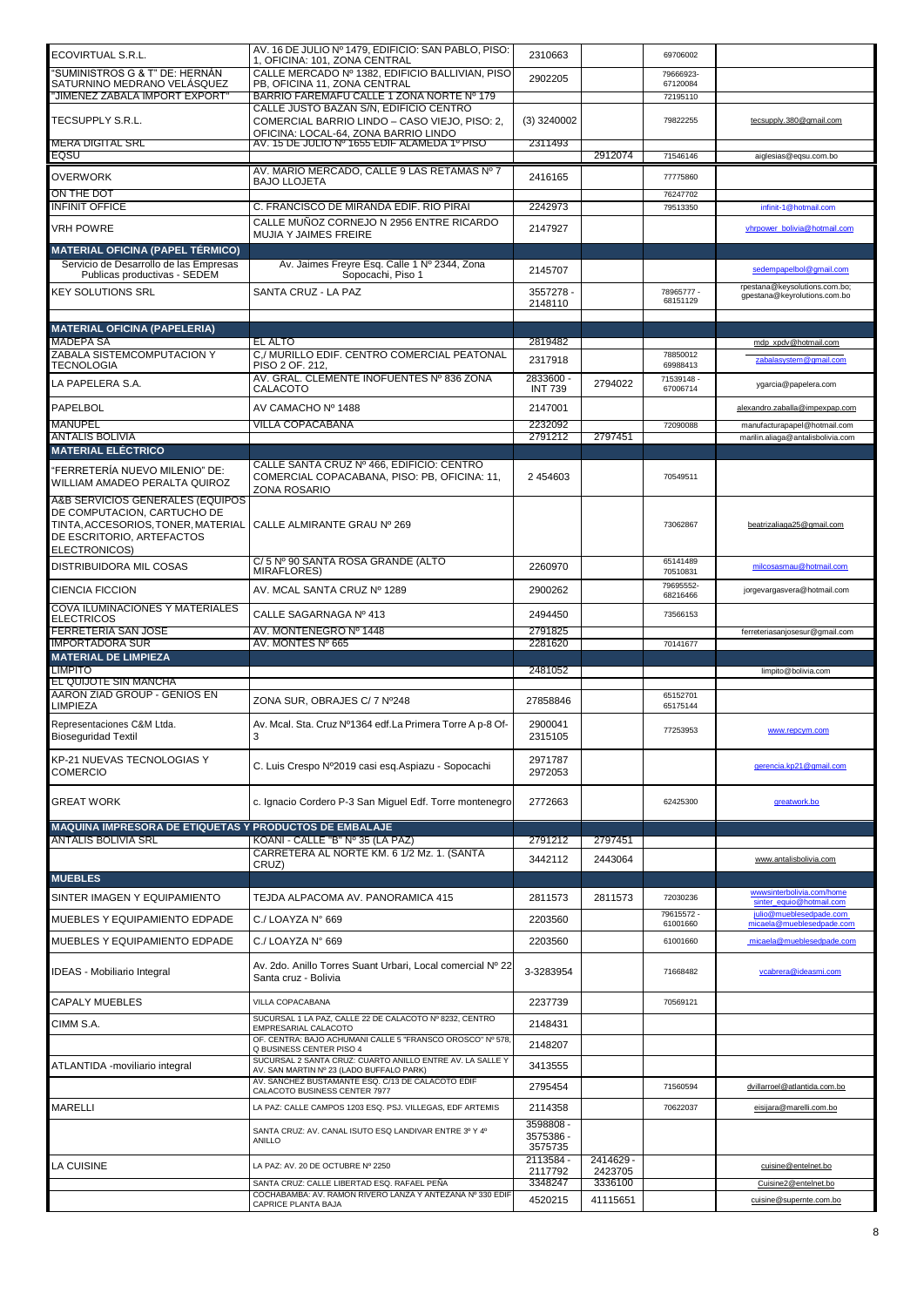| HOME - muebles & decoracion                             | SOPOCACHI, AV. 20 DE OCTUBRE Nº 2025                                                                                                                       | 2418260                                      |                       | 72519667 -<br>72598223 | homexlpb@hotmail.com                           |
|---------------------------------------------------------|------------------------------------------------------------------------------------------------------------------------------------------------------------|----------------------------------------------|-----------------------|------------------------|------------------------------------------------|
| GRUINBLA industrica maderera &<br>constructora          | AV. PALESTINA Nº 1530, ZONA TILATA, VIACHA                                                                                                                 |                                              |                       | 77252569               | juan.baltazar@gruinbal.com                     |
| SU.K.TU.SRL Importacion exportacion                     |                                                                                                                                                            | 2913262                                      |                       |                        | su.k.tu.importexport@gmail.com                 |
| DIP & MA INSUMOS<br>SALANTAY                            | AV. PASOSKANQUI Nº 1 ZONA MIRAFLORS<br>CALLE ILLAMPU Nº 807                                                                                                | 2000004                                      | 2000004               | 68033006               | dip.ma.insumos@gmail.com<br>salantay@gmail.com |
|                                                         |                                                                                                                                                            |                                              |                       |                        |                                                |
| MUEBLES Y EQUIPAMIENTO EDPADE                           | CALLE LOAYZA Nº 669                                                                                                                                        | 2203560                                      | 2203560               | 61001660               | omarvc@mueblesedpade.com                       |
| agimex                                                  | AV. BALLIBIAN ESQ. CALLE 15 DE CALACOTO EDIFICIO OASIS                                                                                                     | 2774353                                      |                       |                        |                                                |
| <b>SERVICIO DE DECORACIONES</b>                         |                                                                                                                                                            |                                              |                       |                        |                                                |
| <b>OUTLET ONLINE BOLIVIA</b>                            | LA PAZ C./21 CALACOTO N° 1000 PISO 4 OF, 402                                                                                                               | 2774342                                      |                       | 623695555              | outletonlinebolivia@gmail.com                  |
| SEGAPAZ CORP.                                           | C/21 CALACOTO N°1000 EDIF. SAN MIGUEL PISO 402                                                                                                             | 2774342                                      |                       | 70523777               | contacto@segapaz.com                           |
| "DECOENERGY" DE: IVETTE CARLA<br>DIANA BERTON MALDONADO | AV. HUGO ERNEST Nº 6814, EDIFICIO: ONIX, OFICINA:<br>LOCAL 1, ZONA SEGUENCOMA                                                                              |                                              |                       | 78946617               | decoenergylpz@gmail.com                        |
| LOS ANDES                                               | AV. PANDO Nº 125 ESQ. ALEXANDER<br>AV. PANDO EDIF. ZAIDUNI Nº 330 GALERIA "EL                                                                              | 2462548                                      |                       | 77522279               | losandesdecor@hotmail.com                      |
| <b>DECORACIONES ROMY</b><br>QUITO VELASCO               | DORADO" 2DO. MEZZANINE OF. 206<br>CIUDAD SANTA CRUZ - calle abaroa nº 40                                                                                   | 2457173<br>3367401                           | 2457173               | 77225185<br>75004000   | ro my lui@hotmail.com                          |
| <b>DECORACIONES DECOSUR</b>                             | AV. 20 DE OCTUBRE Nº 2144                                                                                                                                  | 2422974 -<br>2311981                         | 2110946               |                        | decosurventas@gmail.com                        |
| <b>ESPACIOS VERDES</b>                                  | AV. ARCE ESQ CORDERO                                                                                                                                       | 2435255 -                                    |                       | 77230808               |                                                |
| <b>JAZMIN DECORACIONES</b>                              | CALLE SANTA CRUZ Nª 422º                                                                                                                                   | 2121615<br>2461237                           |                       | 70544768               |                                                |
| <b>SERVICIO DE AUDIO O SONIDO</b>                       |                                                                                                                                                            |                                              |                       |                        |                                                |
| "PAPA BRAWN" DE: EMILIO<br><b>TARRADELLES ROSSELL</b>   | AV. LOS CUSIS Nº 2060, UV: 15, MZNO:50, ZONA<br>NORTE DE LA CIUDAD DE SANTA CRUZ DE LA<br><b>SIERRA</b>                                                    | 3241260                                      |                       | 70025348               | mcarrillo@papabrawn.com,<br>info@papabrawn.com |
| <b>SOLUCIONES A &amp; V</b><br>AVMS SERVICES SRL        | AV 20 DE OCTUBRE                                                                                                                                           | 2441453                                      | 2441753               | 69861420<br>72000181 - |                                                |
| <b>PROTON</b>                                           |                                                                                                                                                            |                                              |                       | 74085579               |                                                |
| SERVICIO DE ALQUILER DE SALONES PARA EVENTOS            |                                                                                                                                                            |                                              |                       |                        |                                                |
| AVMS SRL - LA PAZ                                       | AV.ARCCE Nº2132 EDF. ILLAMPU M-1A                                                                                                                          | 2441453                                      | 2441736               |                        | www.avms-srl.com                               |
| PASTORAL SOCIAL CARITAS BOLIVIA                         | CALLE INGAVI ESQ. PICHINCHA 560                                                                                                                            | 2406555                                      | 2406240               |                        | recepcion@caritasbolivia.org                   |
| CENTRO INTERNACIONAL DE<br>CONVENCIONES - CIC           | AV. SALAMANCA Nº 625 ESQ. LANZA - CIUDAD DE<br><b>COCHABAMBA</b>                                                                                           | 4524340 -41-<br>42                           |                       | 72121086               | avmscicep@gmail.com                            |
| CAMPO FERIAL CHUQUIQGO MARCA                            | C./ MICHEL S/N SEGUENCOMA BAJO EDIF. CAMPO<br>FERIAL CHUQUIAGO MARKA BLOQUE ROJO PISO 7                                                                    | 2782223<br>2782227                           | 2784932               |                        | ucpp@economiayfinanzas.gob.bo                  |
|                                                         |                                                                                                                                                            |                                              |                       |                        |                                                |
| LA CANDELA - SALON DE EVENTOS                           | BAJO SEGUENCOMA, AV. COSTANERA Nº 60 ENTRE                                                                                                                 | 2783866                                      |                       | 70160259 -<br>72500100 |                                                |
| <b>EVENTOS FEXPOCRUZ</b>                                | CALLES 8 Y 9 (DE LA U LOYOLA)<br>AV ROCA Y CORONADO CAMPO FERIAL                                                                                           | 3533535                                      | 3530888               |                        | eventos@fexpocruz.com.bo                       |
| SERVICIO DE ALQUILER DE VEHICULOS O TRANSPORTE AÉREO    |                                                                                                                                                            |                                              |                       |                        |                                                |
| <b>RENT AUTO S.R.L.</b>                                 | SACABA, CALLE DEMETRIO PEREZ Nº 312, ZONA<br>CENTRAL                                                                                                       | 4700644                                      |                       | 79340044               |                                                |
| A BARRON (REN A CAR SRL)                                | AV. COSTANERA Nº 501                                                                                                                                       | 2788097                                      |                       | 76333481<br>77241042 - | gna.carranza@abarrons.com                      |
| CUBA RENT A CAR S.R.L.                                  | CALLE VENANCIO BURGOA Nº 730, ZONA SAN PEDRO                                                                                                               | 2487521                                      |                       | 70626058               | cubarentacar@hotmail.com                       |
| <b>JUAN CARLOS</b><br>MOTOLOGISTICS SRL                 | MARISCAL SANTA CRUZ Nº 1211                                                                                                                                | 22317818                                     | 22332741              | 72546007               |                                                |
| "DIANA RENT A CAR" DE: DAVID<br>BAUTISTA GUTIERREZ      | COBIJA - AV. 9 DE FEBRERO Nº 123, ZONA CENTRAL                                                                                                             |                                              |                       | 72938202-<br>71113832  |                                                |
| EMPRESA DE SERVICIOS AÉREOS<br>AEROESTE S.A.            | SANTA CRUZ DE LA SIERRA - CALLE PLACIDO<br>MOLINA, HANGAR 82 Nº 82 UV: 26 MZNO: 31A,<br>EDIFICIO: AEROESTE S.A. HANGAR 82, ZONA SUR EL<br><b>TROMPILLO</b> | 3537443                                      |                       |                        |                                                |
| <b>SERVICIONACIONALDE</b><br>AEROFOTOGRAMETRÍA          | CALLE REYES ORTIZ NRO. 41, CUARTO PISO                                                                                                                     | 2 3 3 1 8 8 1                                |                       |                        |                                                |
| AGAPITO<br>GERMAN ANDRADE TAPIA                         | COCHABAMBA                                                                                                                                                 | 4410806<br>2373423                           | 2285191               | 67533232<br>71272529   |                                                |
| <b>SERVICIO DE HOSPEDAJE (HOTELES)</b>                  |                                                                                                                                                            |                                              |                       |                        |                                                |
| EMPRESA ALEMANA UNIFICADA S.A. -<br>HOTEL EUROPA        | CALLE TIAHUANACU Nº 64, EDIFICIO: HOTEL<br>EUROPA. ZONA CENTRAL                                                                                            | 2315656                                      | 2113930               |                        | preferred@hoteleuropa.com.bo                   |
| MITRU EXPRESS HOTEL                                     | ZONA MIRAFLORES, C/ CASIMIRO CORRALES Nº 1013                                                                                                              | 2200444<br>2200888                           |                       | 78897296<br>78897293   | mitruexpress.com                               |
| HOTEL LA PAZ                                            |                                                                                                                                                            | 2280021 -<br>2285714                         | 73298572-<br>73000371 |                        | reservashotellapaz@hotmail.com                 |
| HOTEL DIPLOMAT                                          | AV. BALLIVIAN Nº 0611 - PASEO EL PRADO<br>(Cochabamba)                                                                                                     | 4250687                                      | 4250897               |                        | info@hdiplomat.com                             |
| HOTEL CASA BLANCA                                       | AV. ARCE TORRE MULTICINE PISO 8 OF. 806                                                                                                                    |                                              |                       | 67895542 -<br>70360433 | vacationlp@hotelcasablanca.com.bo              |
|                                                         | AV. SAN MARTIN Nº 205 TERCCER ANILLO EXTERNO<br>EQUIPETROL (SANTA CRUZ)                                                                                    | 3434444                                      | 3429529               |                        | ventas@hotelcasablanca.com.bo                  |
| LOS PARRALES - TARIJA                                   | URBANIZACION CARMEN DE ARANJUEZ KM 3,5                                                                                                                     | 4-6648444                                    | 4-6648444             |                        | Ibejarano@losparrales.com                      |
| CAMINO REAL<br>TOBOROCHI SUITES SRL                     | EQUIPETROL NORTE 4TO ANILLO- SANTA CRUZ<br>CALLE JAIME FREIRE Nº 07, ZONA EQUIPETROL                                                                       | 33423535<br>3321919                          |                       |                        |                                                |
| <b>HOTEL PRESIDENTE</b>                                 | (SANTA CRUZ)<br>CALLE POTOSI Nº 920                                                                                                                        | 2406666                                      | 2407240               |                        |                                                |
| RADISON                                                 | AV. ARCE 2177 EDIFICIO RADISON ZONA SAN JORGE                                                                                                              | 2441111                                      | 2440402               |                        |                                                |
| CASA GRANDE APART HOTEL SRL                             | INOFUENTES ESQ. CALLE 17 Nº 1000 - CALACOTO                                                                                                                | 2795511                                      | 2771044               |                        |                                                |
| HOTEL CAMINO REAL<br>COMPLEJO HOTELERO YATAU S.A.       | AV. BALLIVIAN Nº 369 PLANTA BAJO - CALACOTO<br>AV. SAN MARTIN Nº 07- SANTA CRUZ                                                                            | 2792323<br>3367799                           | 2791616               |                        |                                                |
| RITZ APART HOTEL                                        | PLAZA IZABEL LA CATOLICA Nº 2478                                                                                                                           | 2433131                                      | 2433080               |                        |                                                |
| RIO SELVA RESORT S.A.                                   | CALLE ROMECIN CAMPERO Nº 696 - SOPOCACHI                                                                                                                   | 2411818-<br>2411561 -<br>2412281<br>4316555- | 2411754<br><b>FAX</b> |                        |                                                |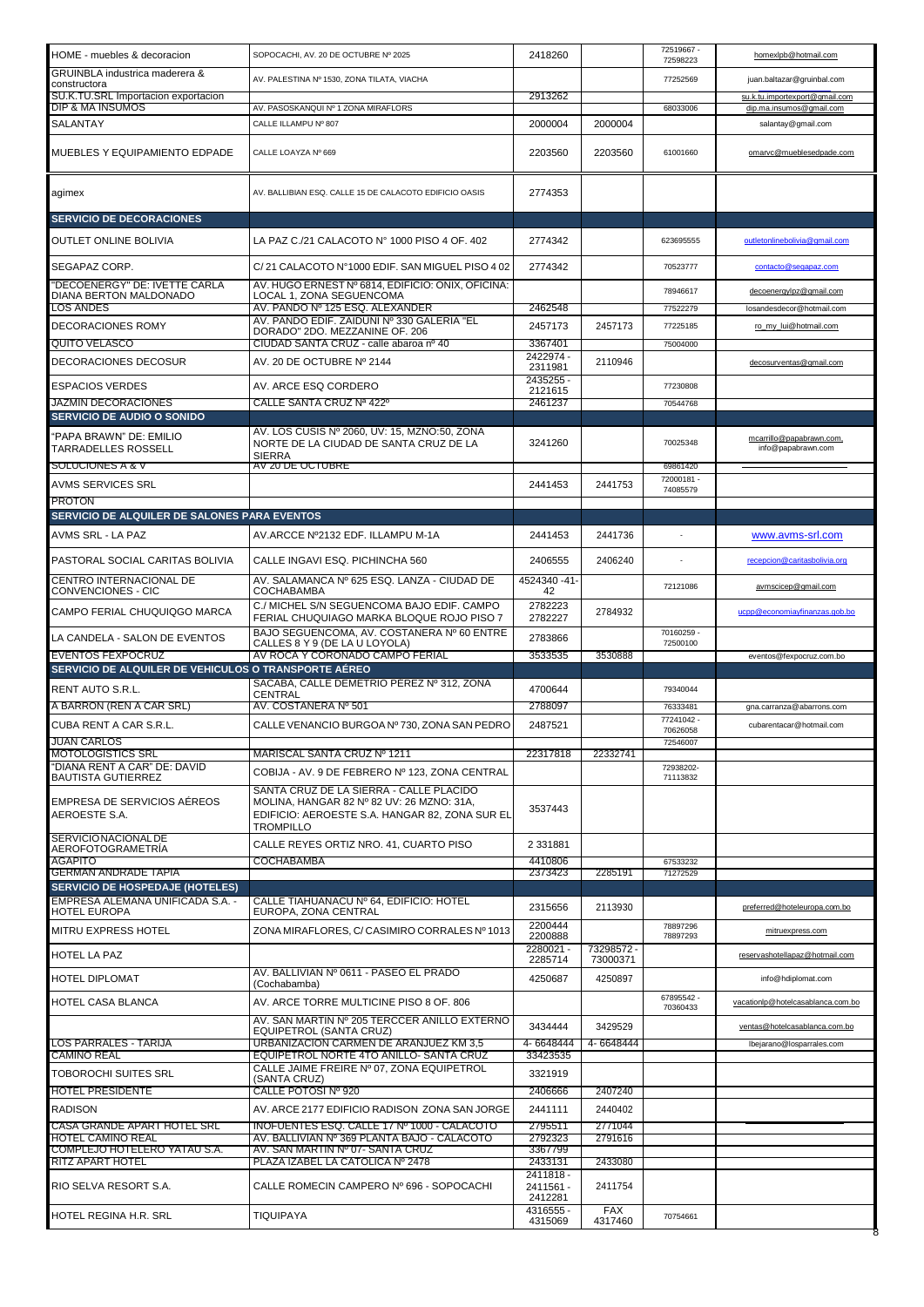| <b>HOTEL DIPLOMAT</b>                                                                     | AV BALLIVIAN Nº 611 (PASEO E PRADO)                                                                   | 4250687 -                           | 4250897    |                                 | info@hdiplomat.com                                                |
|-------------------------------------------------------------------------------------------|-------------------------------------------------------------------------------------------------------|-------------------------------------|------------|---------------------------------|-------------------------------------------------------------------|
| <b>HOTEL TOLOMA</b>                                                                       | AV OQUENDO Nº 690 ESQ. PEDRO BORDA                                                                    | 4664627 -<br>4535600                | 4664627    |                                 |                                                                   |
| SOCIEDAD HOTELERA LOS TAJIBOS S.A.                                                        | AV. SAN MARTIN TERCER ANILLO Nº 455 (SANTA                                                            | 3421000                             |            |                                 |                                                                   |
| HOUSE INN APART - HOTEL                                                                   | CRUZ)<br>CALLE COLON Nª 643 (ENTRE CALLES LA RIVA Y<br>LEMOINE PRIMER ANILLO)                         | 3362323                             |            | 72150392                        | reservas@houseinn.com.bo                                          |
| HOTEL CALACOLO                                                                            | LA PAZ, CALACTOTO, CALLE 13, ESQ. AV. SANCHEZ                                                         |                                     |            | 69412007 -                      | ventas@hotelcalacoto.com                                          |
| SERVICIO DE MANTENIMIENTO DE VEHÍCULOS                                                    | BUSTAMANTE N° 8009                                                                                    |                                     |            | 70639529                        |                                                                   |
|                                                                                           |                                                                                                       |                                     |            |                                 |                                                                   |
| TAIYO MOTORS S.A. TAMSA                                                                   | TAIYO MOTORS S.A. TAMSA<br>DIRECCIÓN: COSTANERA Nº 1003, ZONA CALACOTO                                | 2795000                             | 2795999    |                                 |                                                                   |
| TOYOSA S.A.                                                                               | PLAZA VENEZUELA Nº 1413 AV 16 DE JULIO, LA PAZ                                                        | 2784431                             |            |                                 |                                                                   |
| CARMAX S.R.L.                                                                             | AV. BALLIVIAN Nº 202                                                                                  |                                     |            | 70147636                        |                                                                   |
| <b>SERVICIO DE SEGUROS</b><br>NACIONAL SEGUROS PATRIMONIALES Y<br>FIANZAS S.A.            | CALLE CAPITAN RAVELO Nro. 2334, EDIFICIO<br><b>METROBOL</b>                                           | 2 442942                            |            | 78771101                        | hsalas@nacionalseguros.com.bo<br>mjauregui@nacionalseguros.com.bo |
| LA BOLIVIANA CIACRUZ DE SEGUROS Y<br>REASEGUROS S.A.                                      | CALLE COLON Nº 288 EDIFICIO LA BOLIVIANA<br>CIACRUZ, ZONA CENTRAL                                     | 2 203131                            | 2 203876   |                                 | juannablo camacho@lhc.bo                                          |
| ALIANZA VIDA SEGUROS Y<br><b>REASEGUROS S.A.</b>                                          | CALLE 6 DE ACHUMANI ESQ. JUANA PARADA Nro. 683                                                        | 2793232                             |            |                                 | info@alianzaseguros.com                                           |
| <b>SERVICIO DE FOTOCOPIAS Y ANILLADOS</b>                                                 |                                                                                                       |                                     |            |                                 |                                                                   |
| EMPRESA UNIPERSONAL "ANVI<br>FOTOCOPIAS"                                                  | CALLE BATALLA DE SUIPACHA NO. 1055 - ZONA<br>AGUA DE LA VIDA                                          |                                     |            | 77215583                        |                                                                   |
| <b>SERVICIO DE COURRIER</b>                                                               |                                                                                                       |                                     |            |                                 |                                                                   |
| DHL (BOLIVIA) S.R.L.                                                                      | Av. 14 DE SEPTIEMBRE DE 5351, ESQUINA CALLE 7.<br>ZONA DE OBRAJES                                     |                                     |            | 78889096                        | marcelo.barrientos@dhl.com                                        |
| <b>FEDEX EXPRESS</b>                                                                      | AV. 20 DE OCTUBRE Nº 2619                                                                             | 2120000 INT<br>237                  | 2432846,00 | 69974112.00                     | WWW .fedex.com                                                    |
| LINE HOUSE SERVICES S.R.L.                                                                |                                                                                                       |                                     |            | 2444495 - 2444425<br>$-2445722$ | 67005905                                                          |
| COURIER VECOTRAN                                                                          | C.Loayza Edf.Mcal. De Ayacucho P-6 Of-12                                                              | 2901969                             |            | 76791056<br>76791053            | vecotran.bolivia.18@gmail.com                                     |
| AGENCIA BOLIVIANA DE CORREOS                                                              | Av.Mcal.Sta.Cruz esg. Oruro Edf.Centro de<br>Comunicaciones La Paz                                    | 2152423                             |            |                                 | www.correis.gob.bo                                                |
| SERVICIO DE TRANSPORTE DE VALORES Y OTROS                                                 |                                                                                                       |                                     |            |                                 |                                                                   |
| <b>GLOBALNEXT MUDANZAS</b><br>INTERNACIONAL TRANSPORTE<br>ALMACENAJE                      | C/CANADA STRONGEST Nº 1842 (CERCA PLAZA DEL<br>ESTUDIANTE), EDIFICIO TORRE CENTRUM, PISO 6,<br>OF. 63 | 2-310708                            |            | 752-01717                       | info.lpz@globalnext.com.bo                                        |
| YAT BOLIVIA                                                                               | C./ GASPAR JURADO N°200, ENTRE C./ 2 Y 3, IRPAVI                                                      | 2723216                             |            | 76204847                        | yatbolivia@gmail.com                                              |
| BRINK'S BOLIVIA S.A.                                                                      | AV. BENI Nº 3210 ZONA: NOR ESTE                                                                       | 2128200<br>$\overline{2450450} - 2$ |            |                                 |                                                                   |
| BOLIVIAN EXPRESS CARGO S.R.L.                                                             | AV. VÁSQUEZ – CALLE 2 Nº 145, ZONA PURA PURA                                                          | 450550                              | 2 124401   |                                 | hchirinos@bec.com.bo                                              |
| TRANSCORDE S.R.L.                                                                         | CALLE BUENOS AIRES NRO. 1522, ZONA VILLA<br><b>NUEVA POTOS</b>                                        | 2821396                             |            | 76791055                        |                                                                   |
| SERVICIO DE MANTENIMIENTO DE FOTOCOPIADORAS E IMPRESORAS                                  |                                                                                                       |                                     |            |                                 |                                                                   |
| TECNO DIAL                                                                                | CALLE ALMIRANTE GRAU Nº 151 - PISO 1 OFICINA 10                                                       | 2900509                             |            | 71278687                        | tecnocial@outlook.com                                             |
| <b>BARACK - SERVICIOS GENERALES</b><br>TELECOMUNICACIONES,<br>CLIMATIZACION E INFORMATICA | ZONA SAN PEDRO C/ ALMIRANTE GRAU EDIF.<br>COPACABANA Nº 256                                           | 2-481776                            |            | 73985693<br>73045262            | stibarack@gmail.com                                               |
| ELECTRONIC PRINTER & SERVICIOS                                                            | CALLE CANADA STRONGEST Nº 1857, EDIF. MARIA<br>REYNA PB OF. 9 ZONA CENTRAL                            | 2485870                             |            | 77501151                        | ep services srl@hotmail.com;<br>ep.services.srl@gmail.com         |
| <b>TICK TECH</b>                                                                          | PROLONGACION MONTENEGRO, EDIFICIO<br>TERRANOVA # 945 PISO 1 OF. 2                                     | 2773334 -<br>2795034                |            |                                 | www.ticktechbolivia.com                                           |
|                                                                                           | SERVICIO DE MANTENIMIENTO, REFACCIONES Y/O REPARACIÓN DE INMUEBLES                                    |                                     |            |                                 |                                                                   |
| NARDA EDITH CORONEL SILVA<br>CONTRUCCIONES Y CONSULTORA                                   | CALLE I Nro. 10, ZONA OBRAJES                                                                         | 2 241431                            |            | 73225899                        | <del>nardacor@yahoo.com</del>                                     |
| INTEGRAL TORRES S.R.L.                                                                    | CALLE DARIO MONTAÑO Nº 655, ZONA LAS CUADRAS<br>2DA. MESETA CALLE 7 Nº 104, ZONA ALTO                 | 4542744                             |            | 70757117                        |                                                                   |
| CARLA VIVIANA LOPEZ MOLDES                                                                | <b>SEGUENCOMA</b><br>EL ALTO-EA, D-7 B. SAAVEDRA F. ESTABAN ARCE                                      | 2751154                             |            | 72514884                        |                                                                   |
| 'EXAP" DE: MILTON OVIDIO ALANOCA<br><b>SÁNCHEZ</b>                                        | ESQ. QUINTIN QUEVEDO Nº 3305, ZONA BAUTISTA<br>SAAVEDRA                                               |                                     |            | 79120696                        |                                                                   |
| <b>METAL PLASTIX BERWET LUX</b><br>ARQ. CARLOS POMA CHINO                                 | LA PAZ EDF. FLORES PISO 1 OF. 3<br>CALLE SAUCES Nº 401                                                |                                     |            | 76521119<br>75814563            |                                                                   |
| HABITÉ                                                                                    | AV. 6 DE AGOSTO EFIF. COPACABANA PISO 5 DPTO<br>5A - ZONA SOPOCACHI                                   | 2416030 -<br>2444749                |            | 77732991                        |                                                                   |
| <b>MATFINER SRL</b><br><b>ARCHELITE</b>                                                   | <b>COCHABAMBA</b><br>CALLE MERCADO EDIF BALLIVIAN                                                     | 2204334                             |            | 65706565                        |                                                                   |
| <b>HHJ REFACCIONES</b>                                                                    |                                                                                                       | 71998167                            |            | 71998167                        | yana_ag@hotmail.com                                               |
| <b>JACENA</b><br>HERNAN HUAYGUA JOVE                                                      |                                                                                                       | 2261631<br>2215893                  |            | 76746993<br>71998167            |                                                                   |
| <b>ANDRES TAMAYO ORDONEZ</b>                                                              |                                                                                                       |                                     |            | 72099255                        |                                                                   |
| CONSTRUCTORA CATAMAYO<br><b>SERVICIO DE RECARGA DE EXTINTOR</b>                           |                                                                                                       |                                     |            |                                 | argandrestamayo@gmail.com                                         |
| 'IMPORTADORA EDY & CAR" DE: INÉS<br>CATHERINE BLANCO IBANEZ                               | LA PAZ - CALLE INGAVI Nº 690, ZONA CENTRAL                                                            | 2 2 8 5 4 4 3                       |            | 79125706                        |                                                                   |
| ICI - INGENIERIA CONTRA INCENDIO SRL                                                      | INGAVI Nº 730                                                                                         | 2280488                             |            | 70642599 -<br>68050838          | ici-srl@hotmail.com                                               |
| <b>SERVICIOS INFORMATICOS SISTEMAS (licencias)</b>                                        |                                                                                                       |                                     |            |                                 |                                                                   |
| <b>MIPRO</b><br><b>SISCOTEC SRL</b>                                                       | CALLE JORGE SAENZ Nº 1005                                                                             | 2407126                             | 2112861    | 70140079                        | icarvajal@hotmail.com<br>ventas@siscotec.com                      |
| I.E.E. LTDA (INGENIEROS<br>ELECTRONICOS ESPECIALIZADOS LTDA                               | CALLE COMERCIO Nº 1265                                                                                | 220594 -<br>2200713                 | 2204445    |                                 |                                                                   |
| SERVICIO DE AROMATIZACION DE AMBIENTES Y DESINFECCION DE BAÑOS                            |                                                                                                       |                                     |            |                                 |                                                                   |
|                                                                                           |                                                                                                       |                                     |            |                                 |                                                                   |